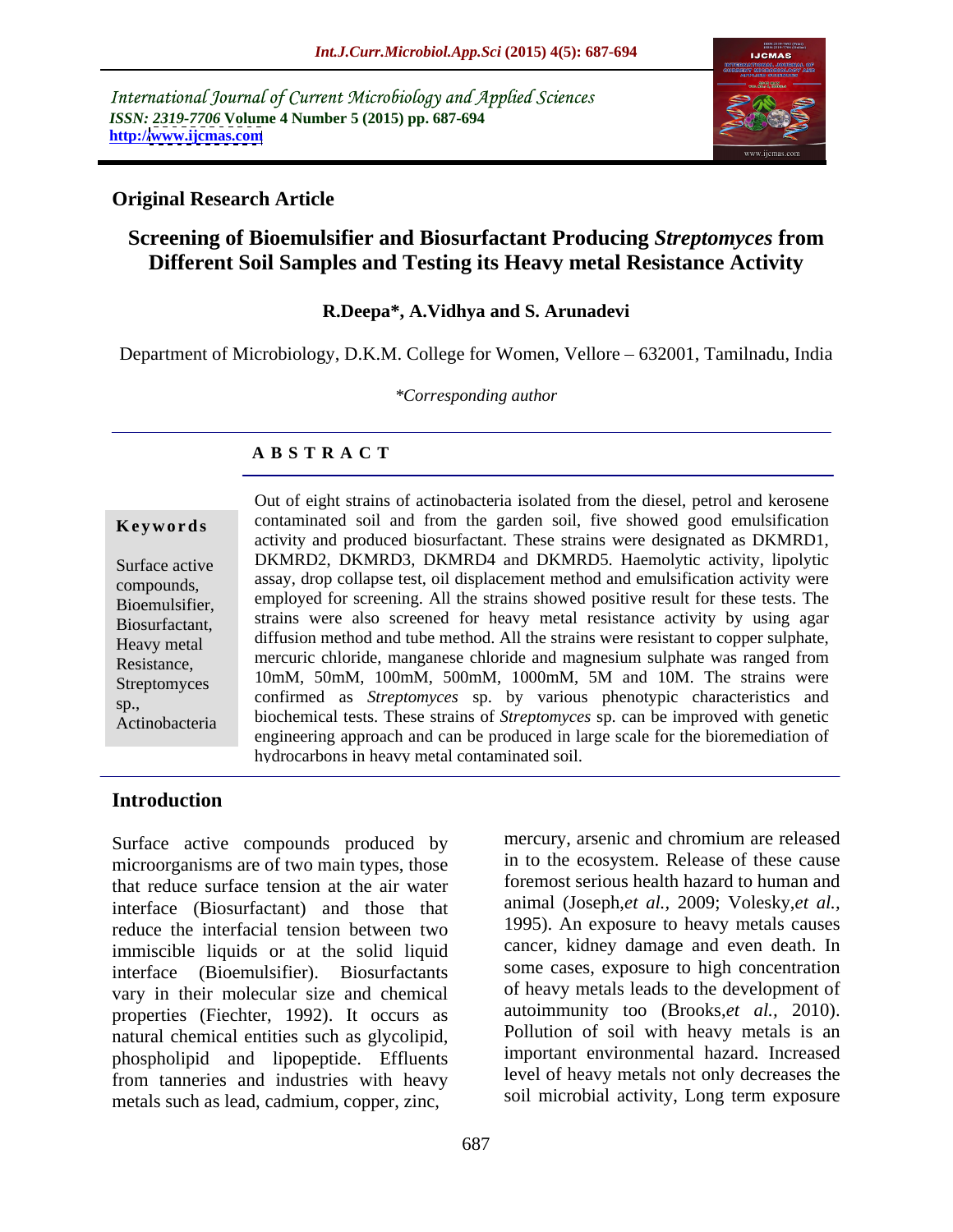of metals leads to the resistance of organism contamination. The plates were incubated at to metal. Bioremediation techniques have been used in accordance with environmental sustainability concepts. Metals provide After incubation the colonies which showed distinctive challenge for remediation morphological differences were selected, because they cannot be degraded into eight pure strains of actinomycetes have innocuous products (Wiatrowski and been isolated by streak plate method and Barkay, 2005). maintained on SCA slant for further studies.

Different surface active compounds Screening of bioemulsifier and synthesized by many prokaryotic and **biosurfactant production** eukaryotic microorganisms have been exploited for environmental remediation **Haemolyticactivity** techniques (Franzetti, *et al*., 2009).Only a limited number of reports published on biosurfactant producing and heavy metal agar plates. The purified cultures were resistance actinobacteria. For the last inoculated and the blood agar plates were decade, *Streptomyces* caught a lot of incubated at 28 attention for its abundance among soil were then examined for the zone of bacteria and for being biologically active clearance around the colonies (Volesky and bacteria. Holan, 1995).

The aim of this study is to isolate and screen **Lipolytic assay** the Actinobacteria from diesel, petrol and kerosene contaminated soil and from the Luria Bertani (LB) agar supplemented with garden soil for the production of an olive oil emulsion (1%) plates were Biosurfactant, Bioemulsifier and testing its

### **Collection of soil samples**

Seven different soil samples were collected from different places in Vellore district, further use. well microtitre plates.

Soil samples were serially diluted (upto  $10^{-7}$ )<br>and 0.1ml from  $10^{-3}$ ,  $10^{-4}$  and  $10^{-5}$  dilutions using L-rod. Nystatin and actidione (5mg 100mL-1 ) were added to reduce the fungal

 $28^{\circ}$ C for 7-14 days.

# **Screening of bioemulsifier and biosurfactant production**

# **Haemolyticactivity**

Haemolysis test was carried out using blood oC for 7 days. The plates

# **Lipolytic assay**

heavy metal resistance activity.  $\qquad \qquad$  of actinobacteria and incubated at 30°C for 7 **Materials and Methods** observed for the zone of hydrolysis around made and spot inoculated with fresh culture days. After incubation the plates were the colony (Cappuccino and Sherman, 1992).

### **Drop collapse test**

Tamilnadu. Soil samples were collected in Biosurfactant production was screened using sterile polythene covers, transported to the qualitative drop collapse test (Youssef, *et*  laboratory aseptically and refrigerated until *al.*, 2004). Mineral oil (2µl) was added to 96

**Isolation of Actinomycetes** The plate was equilibrated for 1 hour at ) added to the surface of the oil in the well. and 0.1ml from  $10^{-3}$ ,  $10^{-4}$  and  $10^{-5}$  dilutions The shape of drop on the oil surface was were spreaded on starch casein agar (SCA) observed after one minute. Distilled water  $37^{\circ}$ C and 5ul of culture supernatant was was used as negative control.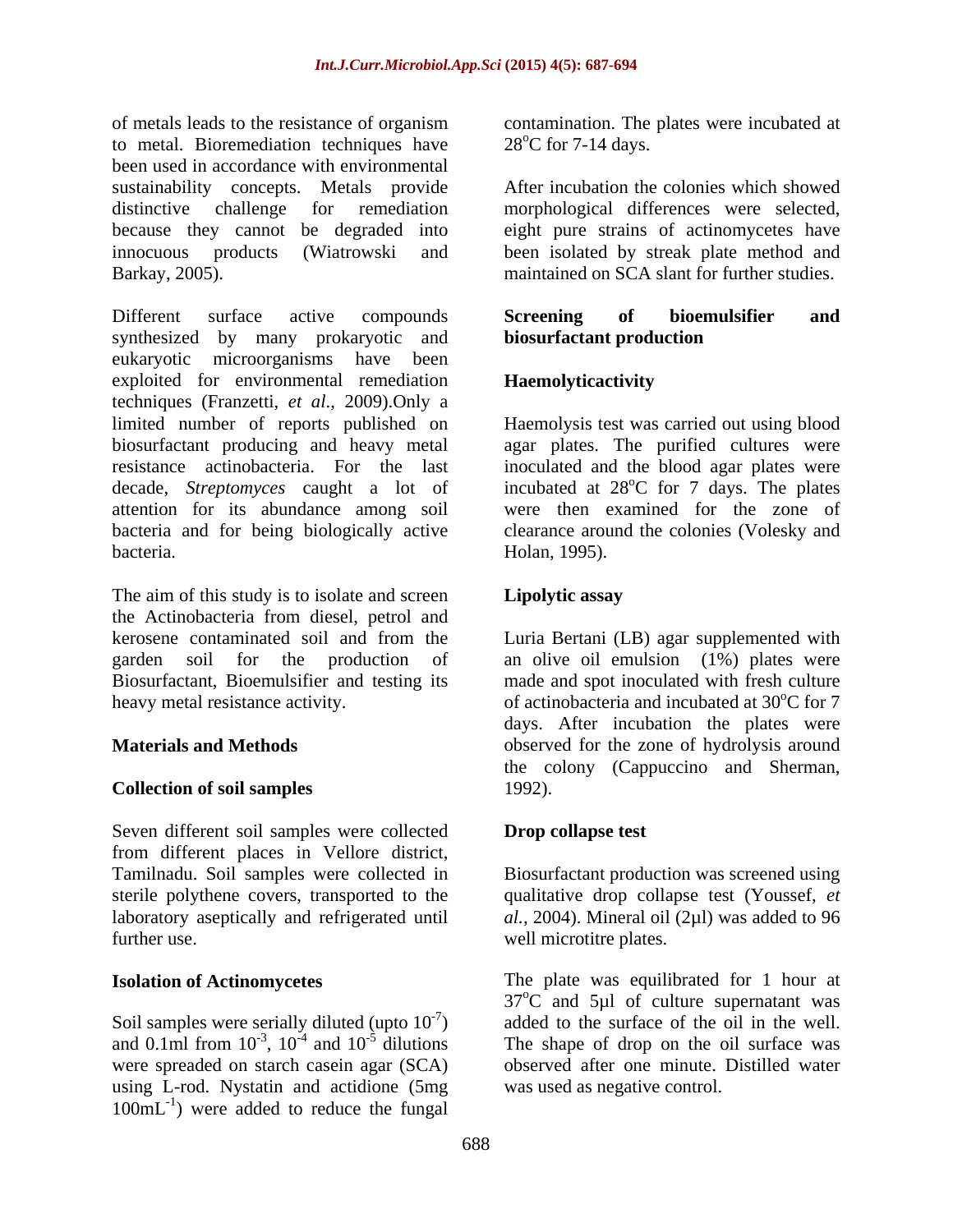Oil displacement method was used to screen the activity of biosurfactant. The broth cultures were centrifuged at 6000 rpm for 20 cultures were centrifuged at 6000 rpm for 20 Screening of heavy metal resistance was minutes. 40ml of distilled water was added carried out using heavy metal salt solutions to the petridish followed by the addition of (Copper sulphate, Mercuric chloride, 100µlof diesel oil to the surface of the water. Manganese chloride and Magnesium 10 µl of cell free culture broth was added sulphate). The concentration of heavy metal onto the center of the oil film. The diameter salt solutions was ranged from 10mM, of the clear zone on the oil surface was 50mM, 100mM, 500mM, 1000mM, 5M and measured and compared with 10µl of distilled water as negative control (Youssef, *et al*., 2004). standard and salt solutions were sterilized

### **Emulsification index**

The emulsification capacity was determined by adding 2ml of kerosene to the same Lawn culture of isolates, grown for 7days in amount of cell free culture broth, mixed for ISP-1 (International Streptomyces Project) 2 minutes on vortex mixer and allowed to broth was prepared. Using sterile well borer, stand for 24 hour. E24 index is defined as wells were made on the surface of SCA the percentage of height of emulsified layer seeded with the *Streptomyces* isolates. To divided by the total height of liquid column each well 100µl of the standard metal salt

The isolates positive for lipase and haemolysis were grown for 7 days in maltose yeast extract broth (MYE) (Kokare, Tube method *et al.,* 2007). Microbial cells were separated by centrifugation at 8000rpm for 15 minutes at 30°C. Cell free supernatant (3 ml) was prepared and dispensed in test tubes and vortexed vigorously with 0.5ml test oil/hydrocarbon for 2 minutes and incubated of the labeled tubes, 100µl of the at  $30^{\circ}$ C for one hour for phase separation. appropriate metal standard solutions and Aqueous phase was removed carefully and  $100\mu$ l of culture was added and incubated at its absorbance recorded at 400 nm. The 28°C for 7 days (Konopka and Zakharova, blank was prepared similarly by replacing 1999). the cell free supernatant by sterile medium.<br>An absorbance of 0.010 units at 400nm An absorbance of 0.010 units at 400nm The tubes were qualitatively measured for multiplied by dilution factor, if any, was turbidity. The tubes with growth were considered as one unit of emulsification considered as resistant and without growth activity per ml (EU/ml) (Patil and Chopade, as sensitive to the particular metal salt *et al.,* 2001).

### **Oil displacement method Screening of heavy metal resistance**

### **Preparation of heavy metals**

(Copper sulphate, Mercuric chloride, Manganese chloride and Magnesium 50mM, 100mM, 500mM, 1000mM, 5M and 10M. The salt solutions were prepared with phosphate buffer saline, PBS (pH 6.8). The separately for 15 minutes at  $110^{\circ}$ C.

### **Agar diffusion method**

(Cooper and Goldenberg, 1987). Solutions were added and incubated at 28<sup>o</sup>C **Emulsification activity** measured as the distance from the edge of <sup>o</sup>C for 7 days. The area of inhibition (mm) was growing colonies to the edge of the well (Hassen, *et al.,* 1998).

### **Tube method**

Tryptone yeast extract broth (ISP-1) was prepared and dispensed in test tubes and sterilized for 15 minutes at 121<sup>o</sup>C. To each <sup>o</sup>C. To each 28<sup>o</sup>C for 7 days (Konopka and Zakharova,<br>1999).

solutions.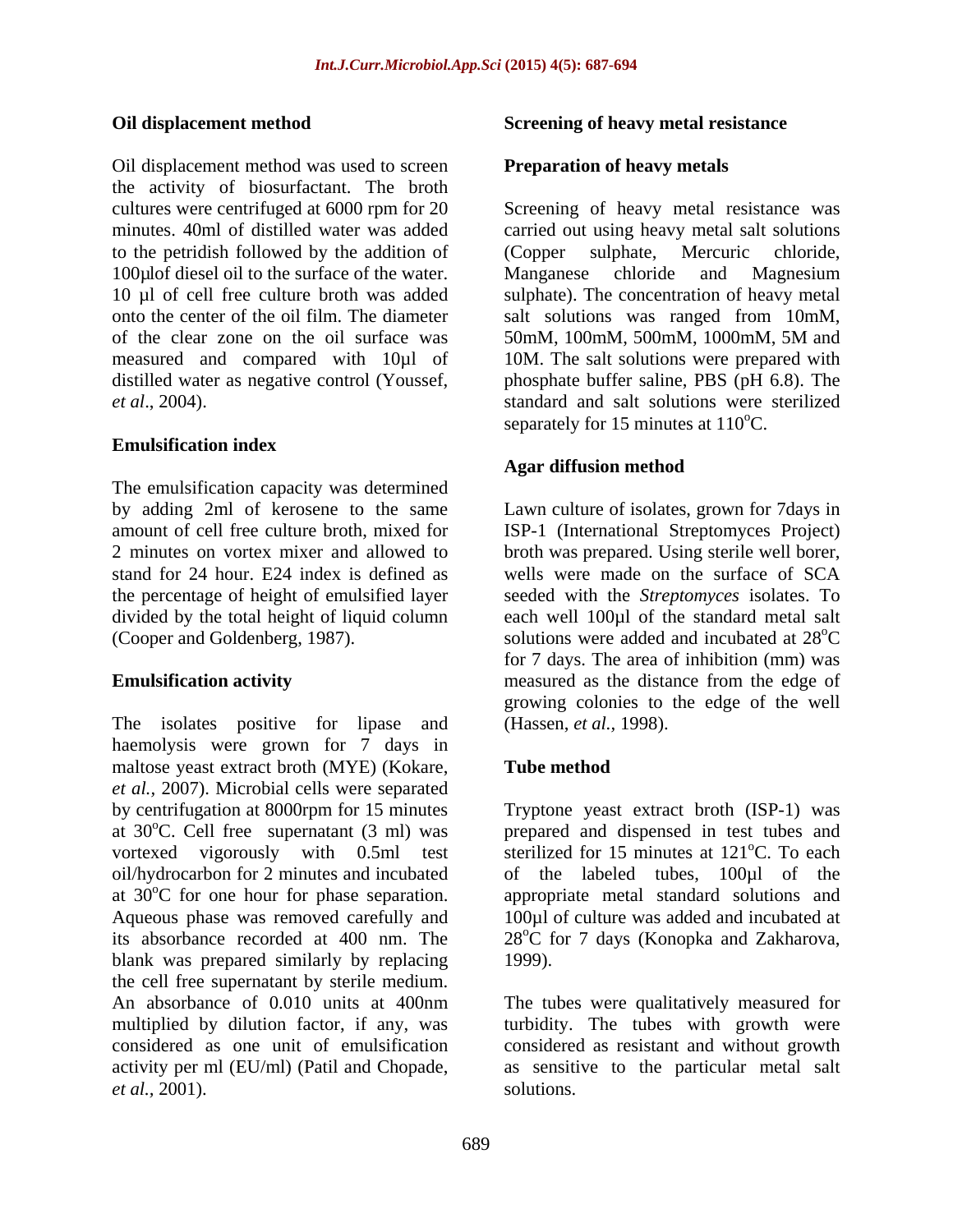### **Phenotypic and Biochemical characteristics**

growth on microbiological media, aerial spore mass color and soluble pigment production. The potential isolates were inoculated on Oat meal agar (ISP-3) for the DKMRD2, DKMRD3, DKMRD4 and Peptone yeast extract iron agar (ISP-

Eight strains of *Streptomyces* spp. were isolated from a total of seven soil samples. Out of eight, five showed best results were The strains can be identified as *Streptomyces* selected for further study. These strains were spp. under Actinobacteria by phenotypic and designated as DKMRD1, DKMRD2, biochemical characteristics were tabulated in DKMRD3, DKMRD4 and DKMRD5 Table 2. respectively. The selected strains were screened for the production of bioemulsifier During the last few decades Actinobacteria and biosurfactant. Inoculation of these have been extremely fascinating organism isolates on blood agar produced clear zone around the colonies indicates that the strains compounds. Surface active compounds play were able to produce surface active an important role in emulsifying compounds. Inoculation on LB agar form bydrocarbon. Bioemulsifiers and compounds. Inoculation on LB agar form bydrocarbon. Bioemulsifiers and clear zone around the colony indicates lipase is the enzyme produced by the *Streptomyces*  spp. that acts at oil-water interface and is linked with emulsifier and surfactant drops collapsed because interfacial tension were assessed for selecting BE/BS between the liquid and the drop and the producing actinobacteria. Haemolytic oil showing a zone of displacement. The organisms which produce biosurfactant can

**Identification of isolates** extended a good emulsification activity with sunflower oil from 107 EU/ml to 300 EU/ml. All these results were shown in Table 1.

Phenotypic characterizations of the selected metal resistance activity. In the agar strains were done based on cell morphology, diffusion method, the plates showed growth study of aerial spore mass color. Melanin DKMRD5 produced no zone for copper pigment production was studied on the sulphate, mercuric chloride, manganese 6).Hydrolysis of starch, casein, tyrosine, the tube method the strains produced visible esculin, gelatin and urea were tested. turbidity for these heavy metals. Hence the **Results and Discussion COPPE EXECUTE: COPPE EXECUTE: COPPE EXECUTE: COPPE EXECUTE: COPPE EXECUTE: COPPE EXECUTE: COPPE EXECUTE: COPPE EXECUTE: COPPE EXECUTE: COPPE EXECUTE: COPPE** The isolates were also tested for its heavy around the wells indicates resistance of organisms to that heavy metal at desired The strains DKMRD1, DKMRD2, DKMRD3, DKMRD4 and chloride and magnesium sulphate. Also in isolates were found to be resistance to copper sulphate, mercuric chloride, manganese chloride and magnesium sulphate.

Table 2.

have been extremely fascinating organism with unexhausted reserve of bioactive an important role in emulsifying hydrocarbon. Bioemulsifiers and biosurfactants are very suitable alternatives to chemical surfactants due to their properties (Shete *et al.,* 2006).

production. In the drop collapse test, the In this study six different screening methods hydrophobic surface was reduced. In the oil activity is a commonly preferred method to displacement method the strains displace the screen surface active compounds. Lipase is only displace the oil. In the emulsification surfactant production (Anu Appaiah and index test all five strains emulsify kerosene. Karanth, 1995). Inoculation on Tributyrin In the emulsification activity, all showed agar plate showed clear zone whichwere assessed for selecting BE/BS producing actinobacteria. Haemolytic an enzyme that acts at oil-water interface and is linked with bioemulsifier and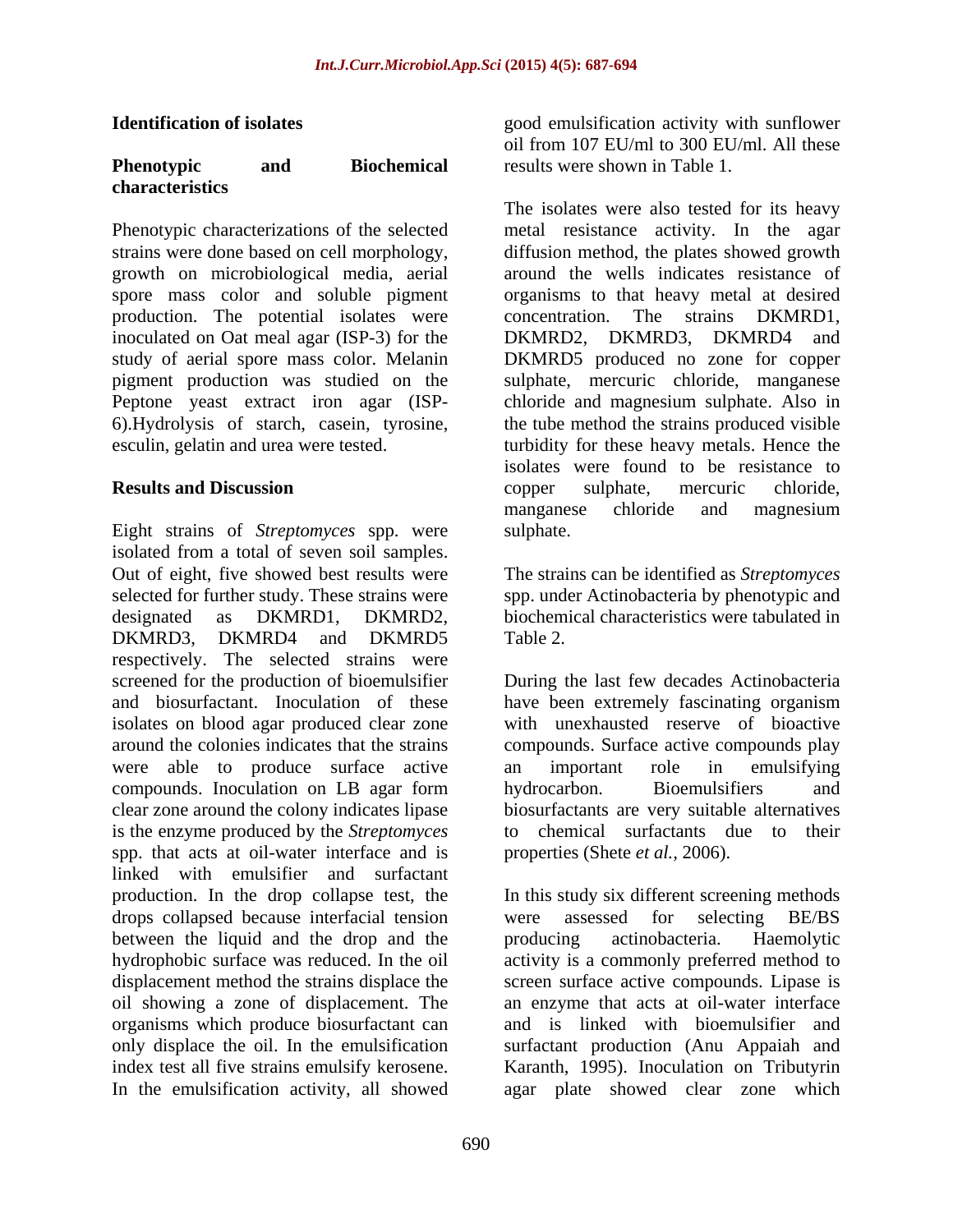*Streptomyces* spp. VITDDK3 (Deepika important to suggest that potent

In drop collapse test a flat drop was 2002). observed around the colonies, which microorganism in natural environment. Oil displacement method was good to quantify arsenate and least resistant to potassium

Biosurfactant production may also be tested by using emulsification index. Surface up to 0.047mM (Abbas and Edward, 1989). direct correlation (Surachi *et al., 2007*). sponge *Fasciospongia cavernosa,* 

Loganathan Karthik reported that the (MS106), Roseobacter sp. (MS109), sp.S22 was induced by sunflower oil and chloride, manganese chloride and 6% of isolates with good emulsification

indicates the production of enzyme lipase by activity of up to 61%. This observation is Lakshmipathy *et al.*, 2010). biosurfactant producing cultures can be important to suggest that potent detected through such assays (Ellaiah *et al.,* 2002).

indicates a biosurfactant activity. Bodour *et*  Bioemulsifier and biosurfactant producing *al* reported that the drop collapse test used to strains were also tested for its ability to detect biosurfactant producing resist heavy metals. Streptomyces the biosurfactant. dichromate (Deepika Lakshmipathy *et al.,* activity and emulsification activity have Several bacteria associated with a marine *Streptomyces* strains LK-2 and LK-3 *Pseudomonas* sp. (MS1016), *Vibrio* sp. showed good emulsification activity. (MS123), *Micromonaspora* sp. (MS128), Emulsifying activities determine *Saccharomonaspora* sp. (MS136) and productivity of bioemulsifier (Bonnila *et al., Alteromonas* sp. (MS142) showed resistance 2005). Javed P Maniyar reported that to heavy metals such as copper, lead, *Streptomyces* sp. S22 showing highest cadmium, cobalt, mercury and nickel emulsification activity of 320 EUml. (Joseph *et al.,* 2009).All the five strains were Bioemulsifier production from *Streptomyces* resistant to copper sulphate, mercuric their bioemulsifier activity increased from magnesium sulphate among the metal salt 145 EU/ml to 320 EU/ml (Javed Maniyar solution used in this study up to 10M. All *et al.,* 2011). Ellaiah *et al* screened 68 these results have shown same pattern of bacterial isolates from soil and found only results obtained by previous research done resist heavy metals. *Streptomyces*  VITDDK3 was more resistant to sodium arsenate and least resistant to potassium 2010). Abbas and Edward reported that *Streptomyces coelicolor* tolerated copper of up to 0.047mM (Abbas and Edward, 1989). sponge *Fasciospongia cavernosa, Streptomyces* sp. (MS101), *Salinobacter* sp. (MS106), *Roseobacter* sp. (MS109), chloride, manganese chloride and many workers.

| S. No | Name of the Strain | <b>Oil Displacement</b><br><b>Method (Diameter</b><br>in mm) | Emulsification<br>Index $(\% )$ | Emulsification<br><b>Activity (EU/ml)</b> |
|-------|--------------------|--------------------------------------------------------------|---------------------------------|-------------------------------------------|
|       | DKMRD1             |                                                              | 63.63                           | 229                                       |
|       | DKMRD2             |                                                              | 44.44                           |                                           |
|       | DKMRD3             |                                                              | 55.55                           |                                           |
|       | DKMRD4             |                                                              | 35.48                           |                                           |
|       | DKMRD5             |                                                              | 31.25                           | 182                                       |

**Table.1** Screening methods for biosurfactant and bioemulsifier production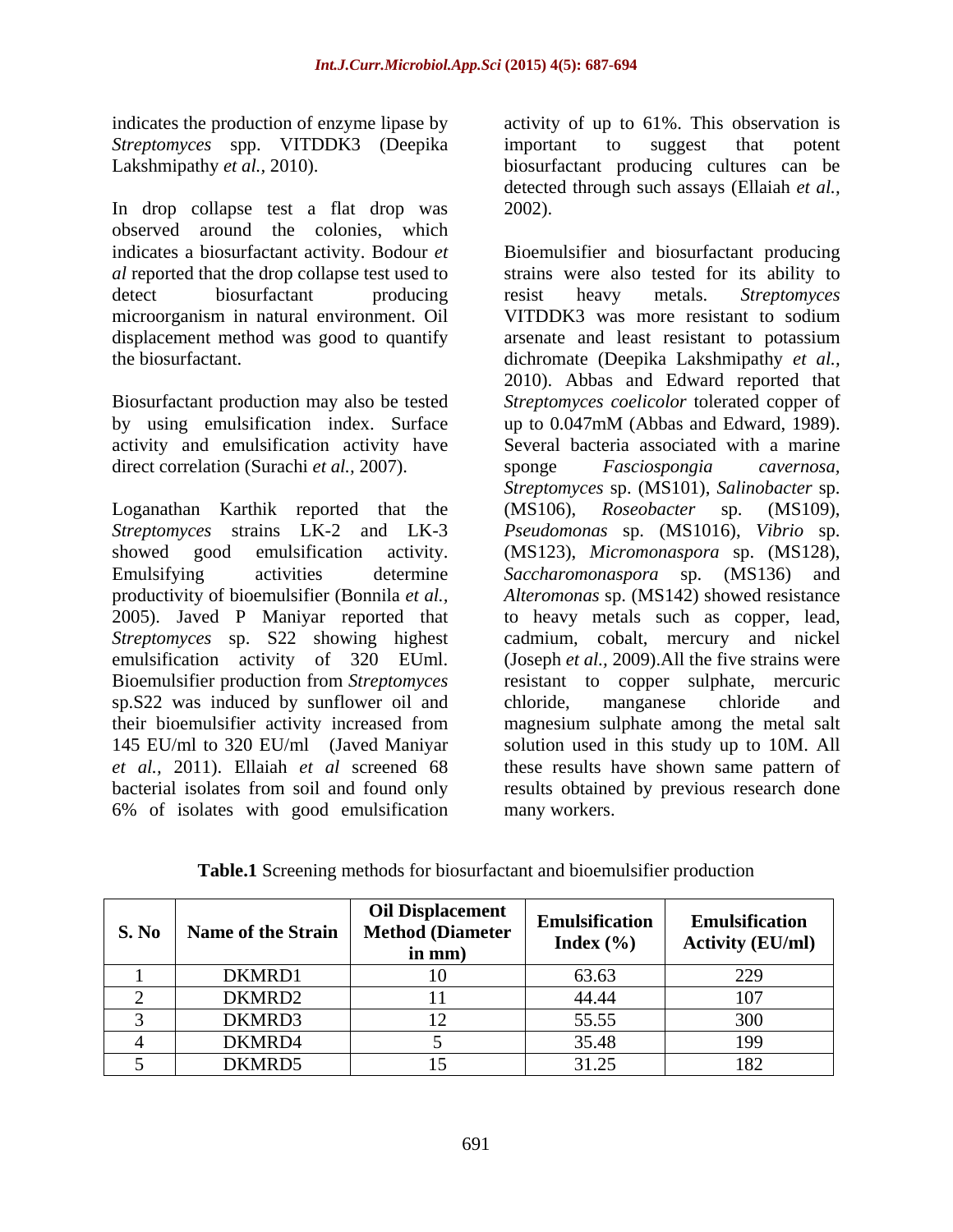## **Table.2** Phenotypic and biochemical characteristics of bioemulsifier and biosurfactant producing heavy metal resistant actinobacteria (DKMRD1, DKMRD2, DKMRD3, DKMRD4 and DKMRD5) DKMRD5)

|      | Phenotypic                     | Actinobacteria  |            |            |            |               |
|------|--------------------------------|-----------------|------------|------------|------------|---------------|
| S.No | and                            |                 |            |            |            |               |
|      | biochemical<br>characteristics | <b>DKMRD1</b>   | DKMRD2     | DKMRD3     |            | DKMRD4 DKMRD5 |
|      | Gram's staining                |                 |            |            |            | $+$           |
|      |                                |                 |            |            |            |               |
|      |                                | Medium<br>size, | Small,     | Small,     | Small,     | Small,        |
|      | Colony                         | irregular,      | round,     | round,     | round,     | round,        |
|      | morphology on                  | rough and       | rough and  | rough and  | rough and  | powdery       |
|      | <b>SCA</b>                     | white           | white      | orange     | pink       | and cream     |
|      |                                | colored         | colored    | colored    | colored    | colored       |
|      | Aerial spore                   | White           | White      | White      | White      | Yellow        |
|      | mass color                     |                 |            |            |            |               |
|      | Melanin                        | Dark brown      | No pigment | Dark brown | Dark brown | No pigment    |
|      | pigmentation                   | pigment         |            | pigment    | pigment    |               |
|      | Starch                         |                 |            |            |            |               |
|      | hydrolysis                     |                 |            |            |            |               |
|      | Tyrosine                       |                 |            |            |            |               |
|      | degradation                    |                 |            |            |            |               |
|      | Esculin                        | $\sim$ $-$      |            |            |            |               |
|      | hydrolysis                     |                 |            |            |            |               |
|      | Gelatin                        |                 |            |            |            |               |
|      | liquefaction                   |                 |            |            |            |               |
|      | Urea hydrolysis                |                 | $\sim$     |            |            |               |

+: positive, -: negative

Figure.1 Heavy metal resistance activity Growth of organisms around the wells

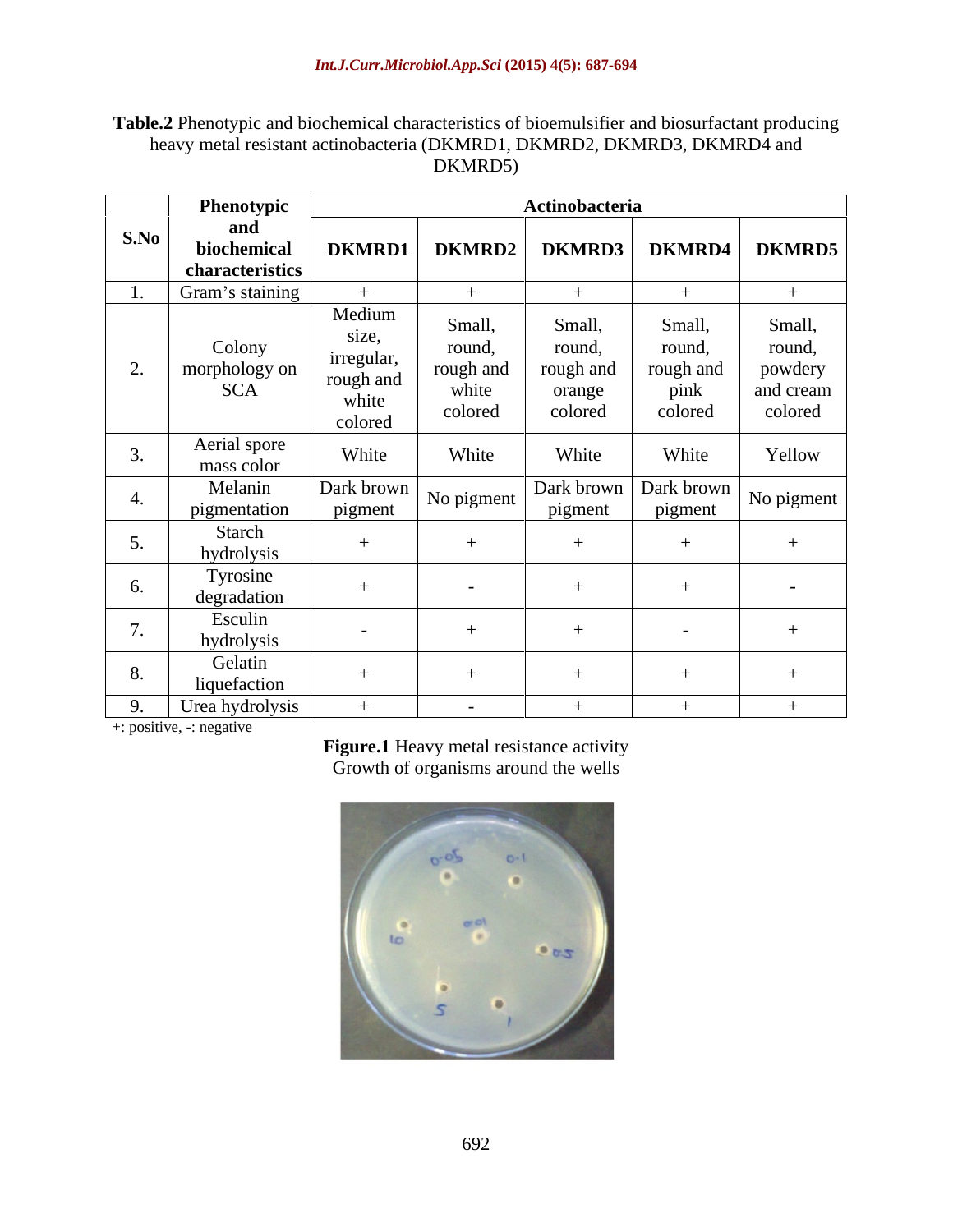Hence the isolates DKMRD1-6 were identified as potential strains and was identified as *Streptomyces* spp. based on their phenotypic and biochemical Bodour, A.A., Drees, K.P., and Maier, R.M. characterization when compared with 2003. Distribution of biosurfactant Bergy's manual of determinative producing bacteria in undisturbed and bacteriology. contaminated arid south western soils

Day by day the demand for hydrocarbon is Bonnila, M., Olivaro, C., Coronal, M., increasing in different fields such as industries automobiles, households etc. It is also one of the major environment also new bioemulsifier from *Pseudomonas* pollutants. Contamination of soil *putida*ML2. *J Appl Microbiol.* 98 : environment with heavy metals is very  $456-463$ . hazardous for human and other organisms in Brooks, R.M., Bohadory, M., Tovia, F., and the ecosystem. Ecofriendly technologies must be used to clean environment such as from contaminated water. Int J Soil degradation by microorganisms. Sediment water. Bioremediation has been accepted method Cappuccino, J.G., and Sherman, N. 1992. for the treatment of hydrocarbon pollution.  $Mic$ <br>The bioemulsifier and biosurfactant  $3<sup>rd</sup>$ The bioemulsifier and biosurfactant  $3^{ra}$  edition, (Benjamin Cumming produced by heavy metal resistance by publishing company, Inc. San actinomycetes culture can be used for the bioremediation of hydrocarbon pollutants. Cooper, D.G., and Goldenberg, B.G. 1987. Heavy metal resistant actinomycetes can be Surface active agents from two Bacillus improved with genetic engineering approach and produced in large scale for the Deepika Lakshmipathy, T., Arun Prasad, bioremediation of oil and heavy metal contaminated soil. Production of biosurfactant and heavy

management of DKM College for women, Biological research.  $4(2)$ : 108-115.

- Abbas, A., and Edward, C. 1989. Effects of species. *Appl Environ Microbiol.* 55 :
- 

by the hexachlorocyclohexane utilizing *Pseudomonas* strain Ptm. *Lett Appl Microbiol.* 21(1) : 65.

- .*Appl Environ Microbiol .*69(6) :3280- 3287.
- Vazquez., and Soubes, M. 2005. Production and characterization of a new bioemulsifier from *Pseudomonas*  456-463.
- Rostami H. 2010. Removal of lead from contaminated water. *Int J Soil Sediment water*.
- *Microbiology a Laboratory Manual,* 3<sup>rd</sup> edition, (Benjamin Cumming <sup>rd</sup> edition, (Benjamin Cumming publishing company, Inc, San Francisco, USA).
- Surface active agents from two*Bacillus*  sp. *Appl Env Microbiol.* 53: 224-229.
- **Acknowledgement** *Streptomyces* sp. VITDDK3-a novel The authors wish to thank the principal and from saltpan soil. Advances in A.S., and Krishnan Kannabiran. 2010. metal resistance activity of halo tolerant Actinomycetes isolated from saltpan soil. *Advances in Biological research.* 4(2) : 108-115.
- Vellore for providing the facilities to carry Ellaiah, P., Prabhakar, T., Sreekanth, M., out this work. Taleb, A.T., Raju, P.B., and Saisha, V. **References** biosurfactant by 2002. Production of glycolipids containing biosurfactant by *Pseudomonas* species. 2002. *Ind J Exp Biol.* 40 : 1083-1086.
	- metals on a range of *Streptomyces*  Fiechter A. Biosurfactant. 1992. Moving 2030-2035. *Biotechnol.*10 : 208-217. towards industrial application. *Trend*
- AnuAppaiah, K.A., and Karanth, N.G.K. Franzetti, A., Caredda, P., Ruggeri, C., La 1995. Production of extracellular lipase Colla, P., Tamburini, E., Papacchini,